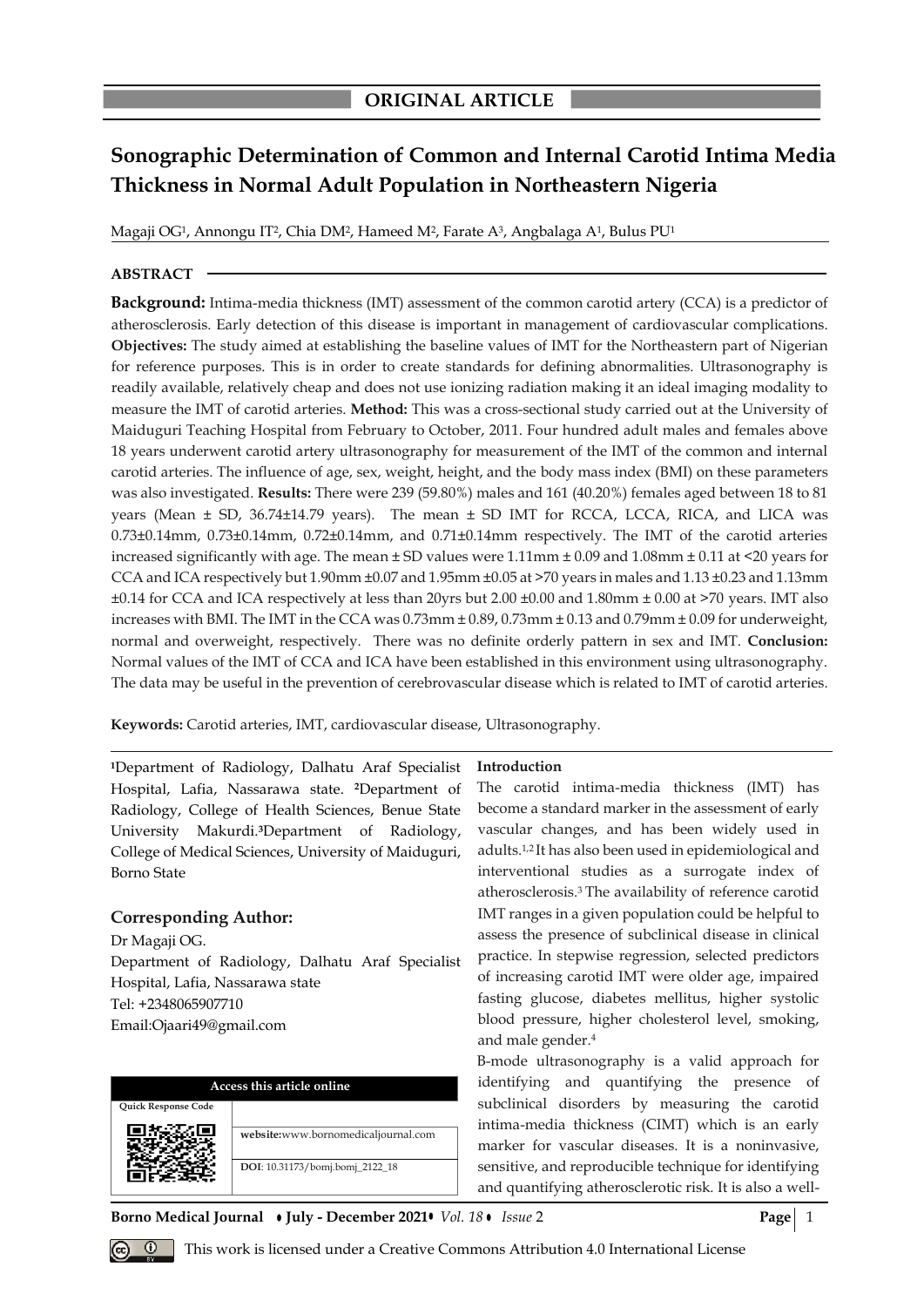validated research tool that has been translated into clinical practice. 5,6,7

This study was designed to determine IMT of the carotid arteries (common and internal) in normal adults in northeastern Nigeria in order to create standards for defining carotid artery abnormalities in the environment.

#### **Method**

This was a cross-sectional study carried out at the University of Maiduguri Teaching Hospital between February to October, 2011 using convenience method of the non-probability sampling technique. Four hundred adults comprising of 239 (59.80%) males and 161 (40.20%) females aged 18 years and above who were referred to radiology department from specialty clinics of the UMTH and other hospitals from the neighboring states and who met the inclusion criteria for the study, underwent carotid artery ultrasonography for measurements of the IMT of the common and internal carotid arteries. Before the ultrasound (US) examination, clinical parameters which include age, sex, measurements of weight (kg) and height (cm) using a weighing scale and stadiometer, respectively were carried out and subsequently body mass index (BMI) were recorded for each participant. The BMI was calculated as a ratio of the measured weight to square of the measured height (kg/m<sup>2</sup> ). BMI of < 18.50 was termed underweight, 18.50 as normal and 25.00-29.99 as overweight.<sup>8</sup>

Brief history either for inclusion or exclusion was taken prior to the examination.

Excluded from the study were patients with cardiovascular risk factors which include history of stroke or transient ischemic attack, myocardial infarction, or heart failure. Also excluded were patients with diabetes mellitus (fasting blood glucose ≥126 mg/dl) or drug treatment for diabetes mellitus, total cholesterol ≥220 mg/dl or pharmacologic therapy for dyslipidemia. Similarly, patients who were hypertensive (systolic blood pressure [SBP] ≥140 mmHg, diastolic blood pressure [DBP] ≥90 mmHg) or on drug treatment for hypertension, smokers, those with BMI  $\geq$  30 kg/m<sup>2</sup> and pregnancy were excluded.

Participants were asked to wear comfortable loosely fitted clothing and remove all jewelries around the neck.

The examination was performed using a highresolution real-time Doppler US scanner (Aloka, SSD-3500) equipped with 7.5 MHz linear-array transducer. The Aloka SSD-3500 is a fully digital beam former, wide dynamic range, 12-bit A/D converter, multi beam processing that utilizes advanced Pro-Sound technologies. The 7.5 MHz linear-array transducer provides greater resolution for superficial structures such as the carotid artery.

The patient's shoulder was placed on a pillow with the neck extended and turned slightly away from the side being scanned. After applying US gel to the neck, the transducer was placed above the clavicle in a transverse projection initially for the grey-scale examination. The common carotid artery (CCA) was located and followed proximally as far as the clavicle permitted. The transducer was moved cephalad following the CCA to the level of the carotid bifurcation (thyroid cartilage). The internal carotid artery (ICA) was followed distally to the angle of the mandible. The longitudinal and transverse views were done.

The IMT measurements were obtained at 1cm proximal to the carotid bulb for the CCA and 1cm above the carotid bulb for the ICA on each side. About 2-3 readings were recorded at each location from the media-adventitia interphase to the lumenintima interphase (Fig. 1) after then average of the three was taken to avoid intra-observer variability. At the completion of the examination, patients were cleaned up and reassured about the safety of the procedure.



Fig 1: Longitudinal view of the CCA showing points of measurement of the IMT.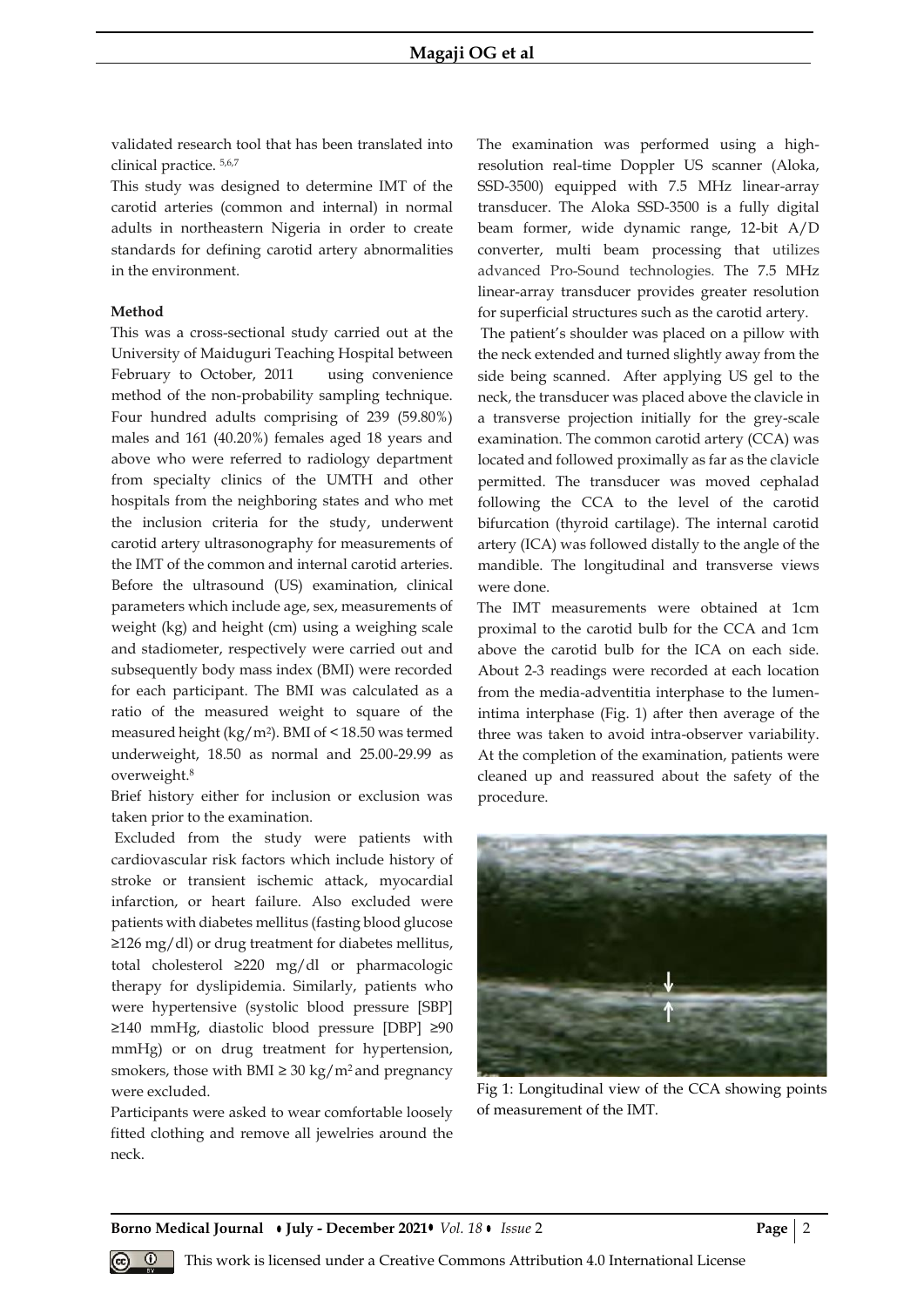#### **Results**

Table 1a and 1b show the mean IMT of different age groups for CCA and ICA in both males and females. From the observations, the highest mean ±SD IMT for males was in the age group above 70 years with mean total IMT of 1.90± 0.07mm and 1.95±0.05mm and the least mean ±SD was age group of 20 years and below with the mean total of 1.11±0.09mm and 1.08±0.11mm in CCA and ICA respectively (Table 1a). The LCCA had a higher mean ±SD IMT in all the age groups than the right except in the age group of 20-30 years and 51-60 years which had the same IMT (Table 1a). The right ICA had higher mean ±SD IMT in the age group of 21-30 years, 41-50 years, 51-60 years and 61-70 years, while IMT was higher on the left in the age group of 31-40 years (Table 1a). The highest mean ±SD in both right and left CCA and ICA for females was in the age group of above 70 years with a mean total IMT of 2.00±0.00mm and 1.8±0.00mm CCA and ICA respectively, while the least was in the age group of 20 years and below with a mean total of 1.13±0.23mm and 1.13±0.14mm respectively (Table 1b). The RCCA IMT had a higher mean  $\pm$  SD than the left in the age group 20 years and below, 31-40 years and 51-60 years, while the LCCA had higher IMT in the remaining age group. The RICA and LCCA IMT are the same in all age groups except the age groups of 31-40 years and 61-70 years which are higher on the right. (Table 1b).

Table 2 shows the overall range and mean of the IMT of the common and internal carotid arteries of the participants studied. The RCCA and LCCA intima media thickness (IMT) had the same mean ± SD of  $0.73 \pm 0.14$ mm. The IMT means  $\pm$  SD for RICA and LICA were  $0.72 \pm 0.14$ mm and  $0.71 \pm 0.14$ mm, respectively. No statistical differences were observed in both RCCA and LCCA diameters: t=0.816, P= 0.415, and RICA and LICA diameters: t=1.904, P=0.058. The intima media thickness of the carotid arteries increased significantly with age. The mean CCA IMT (RCCA and LCCA) increased from 1.11mm ± 0.09 in males and 1.13mm ±0.23 in females in the age group of ≤20 years to 1.90mm ± 0.07 in males and 2.00±0.00 in females in the age group of ≥70 years (P=0.001), respectively. Similarly, the mean ICA IMT (RICA and LICA) increased from 1.08mm ±

0.11 in males and  $1.13 \pm 0.14$  in females in the age group of  $\leq 20$  years to 1.96mm  $\pm$  0.05 in males and 1.80mm  $\pm 0.00$  in the age group of  $\geq 70$  years (P=0.001), respectively. (Tables 1a and 1b).

Fig. 2a and 2b show the histogram of the mean age variation of the total IMT for males and females CCA and ICA. On average, males have higher mean IMT than females; however, on age grouping, there was no particular pattern in the IMT in the sex group in both CCA and ICA. The mean total IMT of CCA in males was higher than that of the females in all the age groups except the age group 20 years and below, 41-50 years and 61-70 years which was higher in females. Males also had higher mean total IMT in ICA than females in all age groups except 20 years and below, 41-50 years and 61-70 years.

Table 3 shows the relationship between the mean body parameters and age group of the participants studied. Their weight ranged between 40-96kg (Mean =  $63.82\text{kg} \pm 9.87$ ). The highest mean weight  $(70.63 \text{ kg} \pm 8.45)$  was in the age group 41 – 50 years. The lowest mean body weight  $(55.00 \pm 0.00)$  was in the age group 81-90 years. The height of the study population ranged between 1.50 -1.90m (Mean = 1.67 $\pm$ 0.75m). The highest mean height (1.71  $\pm$  0.05m) was in the age group 41-50 years. The lowest height  $(1.62 \pm 0.11 \text{m})$  was observed in the age group 61-70 years. All body parameters were high in the age group 41-50 years.

The BMI ranged 15.10 – 37.50 (Mean = 22.87±3.26). The highest BMI ( $24.24 \pm 2.59$ ) was in the aged group 41-50 years and the lowest BMI was in the aged group 81-90 years  $(20.40 \pm 0.00)$ .

Table 4 shows the relationship of BMI with IMT. From the observation, the mean total IMT diameter was higher in the overweight individuals than the normal and the underweight individuals in the CCA and ICA in both males and females. There was a significant statistical correlation between CCA and ICA diameters and IMT, which means that the diameters and IMT of CCA and ICA increased with higher BMI using Pearson correlation.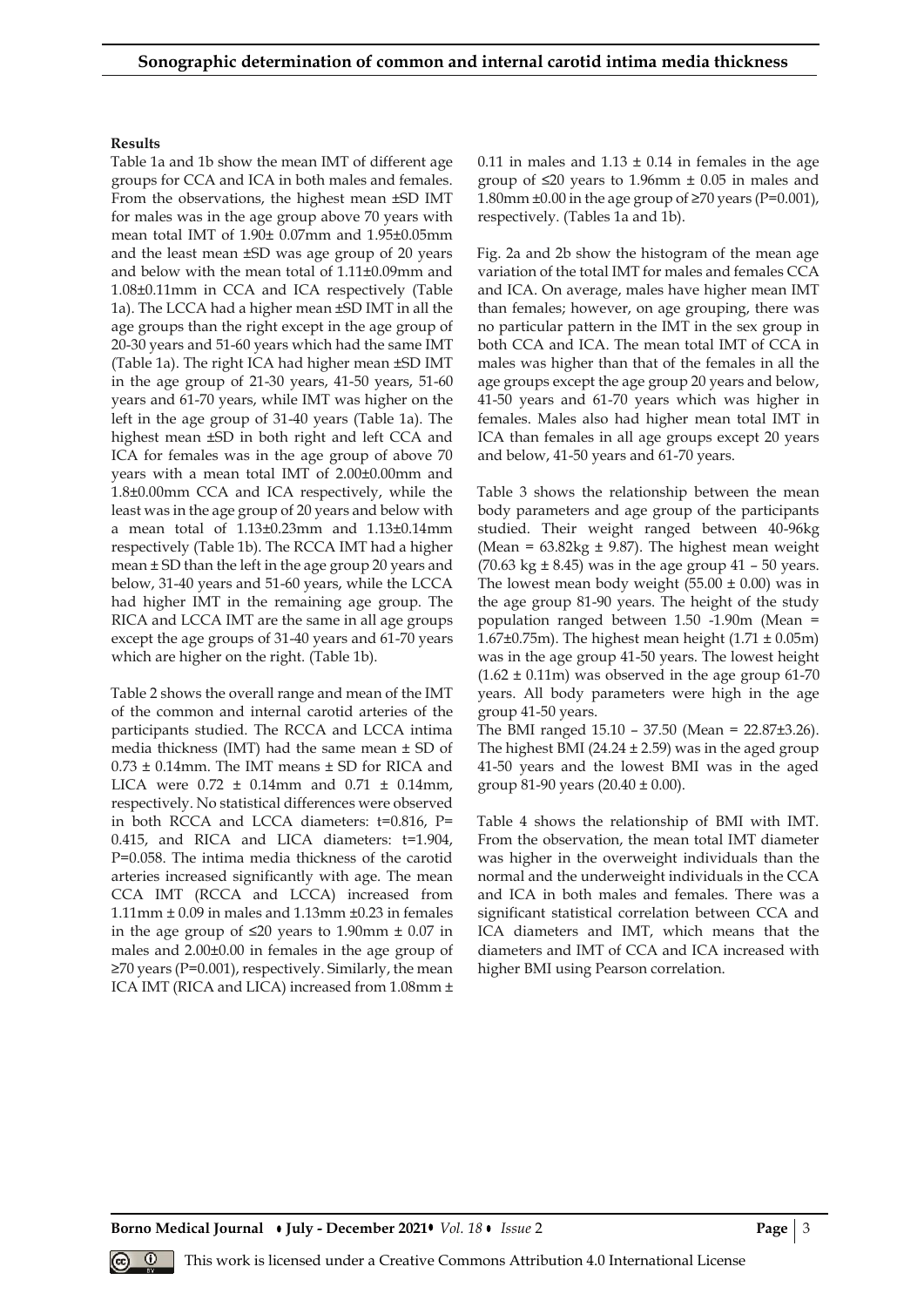# **Magaji OG et al**

| IMT(mm)     | $\leq$ 20 yrs   | 21-30 yrs       | $\frac{1}{200}$ . The contract of the contract $\frac{1}{200}$ of $\frac{1}{200}$ . The contract of $\frac{1}{200}$<br>31-40 yrs | 41-50yrs        | 51-60 yrs       | 61-70 yrs       | $>70$ yrs       |
|-------------|-----------------|-----------------|----------------------------------------------------------------------------------------------------------------------------------|-----------------|-----------------|-----------------|-----------------|
|             | $M\pm SD$       | $M\pm SD$       | $M\pm SD$                                                                                                                        | $M\pm SD$       | $M\pm SD$       | $M\pm SD$       | $M\pm SD$       |
| <b>RCCA</b> | $0.55 \pm 0.05$ | $0.67 \pm 0.12$ | $0.76 \pm 0.08$                                                                                                                  | $0.81 \pm 0.06$ | $0.87 \pm 0.05$ | $0.91 \pm 0.03$ | $0.95 \pm 0.05$ |
|             |                 |                 |                                                                                                                                  |                 |                 |                 |                 |
| <b>LCCA</b> | $0.56 \pm 0.05$ | $0.66 \pm 0.11$ | $0.77 \pm 0.07$                                                                                                                  | $0.83 \pm 0.71$ | $0.87 \pm 0.04$ | $0.92 \pm 0.04$ | $0.95 \pm 0.05$ |
|             |                 |                 |                                                                                                                                  |                 |                 |                 |                 |
| Mean total  | $1.11 \pm 0.09$ | $1.34\pm0.22$   | $1.53 \pm 0.15$                                                                                                                  | $1.64 \pm 0.11$ | $1.75 \pm 0.09$ | $1.84 \pm 0.05$ | $1.90 \pm 0.07$ |
| <b>RICA</b> | $0.54 \pm 0.06$ | $0.68 \pm 0.18$ | $0.75 \pm 0.91$                                                                                                                  | $0.81 \pm 0.08$ | $0.83 \pm 0.04$ | $0.90 \pm 0.07$ | $0.97 \pm 0.04$ |
| <b>LICA</b> | $0.54 \pm 0.05$ | $0.65 \pm 0.13$ | $0.77 \pm 0.08$                                                                                                                  | $0.80 \pm 0.09$ | $0.80 \pm 0.04$ | $0.88 \pm 0.08$ | $0.97 \pm 0.04$ |
| Mean total  | $1.08 \pm 0.11$ | $1.34\pm0.24$   | $1.52 \pm 0.16$                                                                                                                  | $1.62 \pm 0.16$ | $1.67 \pm 0.08$ | $1.79 \pm 0.14$ | $1.95 \pm 0.05$ |

**Table 1a:** Mean IMT of different age groups for males CCA and ICA

RCCA: Right common carotid artery.

LCCA: Left common carotid artery.

RICA: Right internal carotid artery.

LICA: Left internal carotid artery.

## **Table 1b:** Mean IMT of different age groups for females CCA and ICA

| IMT(mm)     | $\leq$ 20 yrs   | 21-30 yrs       | 31-40 yrs       | 41-50yrs        | 51-60 yrs       | 61-70 yrs       | $>70$ yrs       |
|-------------|-----------------|-----------------|-----------------|-----------------|-----------------|-----------------|-----------------|
|             | $M\pm SD$       | $M\pm SD$       | $M\pm SD$       | $M\pm SD$       | M±SD            | $M\pm SD$       | $M\pm SD$       |
| <b>RCCA</b> | $0.58 \pm 0.15$ | $0.61 \pm 0.11$ | $0.70 \pm 0.11$ | $0.81 \pm 0.03$ | $0.78 \pm 0.10$ | $0.96 \pm 0.05$ | $1.00 \pm 0.00$ |
| <b>LCCA</b> | $0.55 \pm 0.07$ | $0.63 \pm 0.10$ | $0.68 \pm 0.11$ | $0.83 \pm 0.49$ | $0.77 \pm 0.09$ | $0.94\pm0.05$   | $1.00 \pm 0.00$ |
| Mean total  | $1.13 \pm 0.23$ | $1.25 \pm 0.20$ | $1.39\pm0.22$   | $1.65 \pm 0.07$ | $1.55 \pm 0.18$ | $1.90 \pm 0.09$ | $2.00 \pm 0.00$ |
| <b>RICA</b> | $0.56 \pm 0.07$ | $0.61 \pm 0.10$ | $0.70 \pm 0.13$ | $0.83 \pm 0.04$ | $0.75 \pm 0.12$ | $0.94 \pm 0.05$ | $0.90 \pm 0.00$ |
| <b>LICA</b> | $0.56 \pm 0.07$ | $0.61 \pm 0.10$ | $0.69 \pm 0.11$ | $0.83 \pm 0.04$ | $0.75 \pm 0.13$ | $0.90 \pm 0.06$ | $0.90 \pm 0.00$ |
| Mean total  | $1.13 \pm 0.14$ | $1.23 \pm 0.20$ | $1.40 \pm 0.23$ | $1.66 \pm 0.09$ | $1.50 \pm 0.25$ | $1.84 \pm 0.08$ | $1.80 \pm 0.00$ |

RCCA: Right common carotid artery.

LCCA: Left common carotid artery.

RICA: Right internal carotid artery.

LICA: Left internal carotid artery.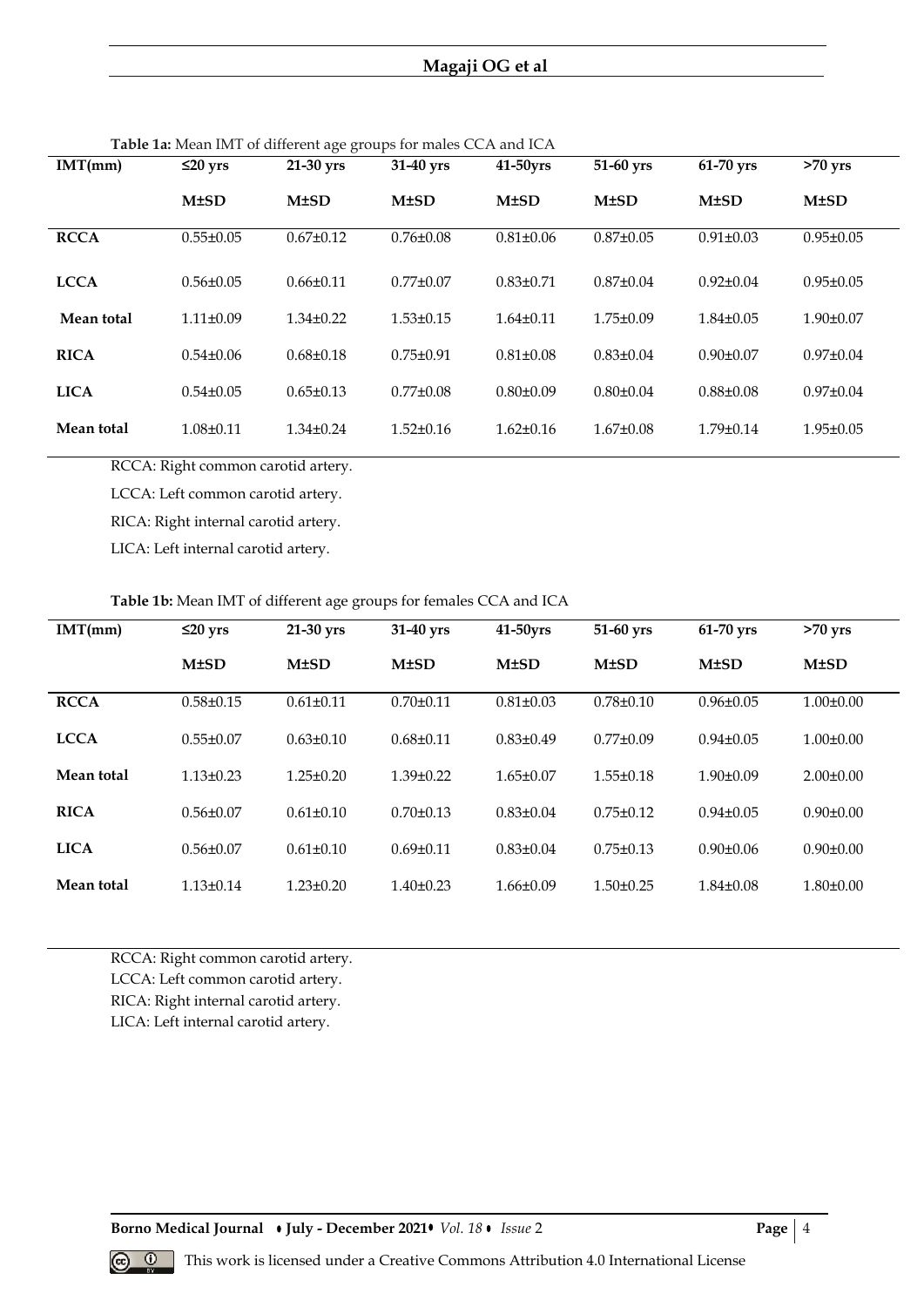| Variable                | Sample size(N) | Range         |                 | $Mean(\pm SD)$ |  |
|-------------------------|----------------|---------------|-----------------|----------------|--|
|                         |                |               |                 |                |  |
| IMT(mm)                 |                |               |                 |                |  |
| <b>Carotid Arteries</b> |                |               |                 |                |  |
| <b>RCCA</b>             | 400            | $0.50 - 1.00$ | $0.73 \pm 0.14$ |                |  |
| <b>LCCA</b>             | 400            | $0.40 - 1.00$ | $0.73 \pm 0.14$ |                |  |
| <b>RICA</b>             | 400            | $0.40 - 1.00$ | $0.72 \pm 0.14$ |                |  |
| <b>LICA</b>             | 400            | $0.40 - 1.00$ | $0.71 \pm 0.14$ |                |  |
|                         |                |               |                 |                |  |

**SEX** 

**Table 2:** Overall range and means of CCA and ICA IMT









**Borno Medical Journal • July - December 2021 •** *Vol. 18* **•** *Issue* **2 <b>Page** | 5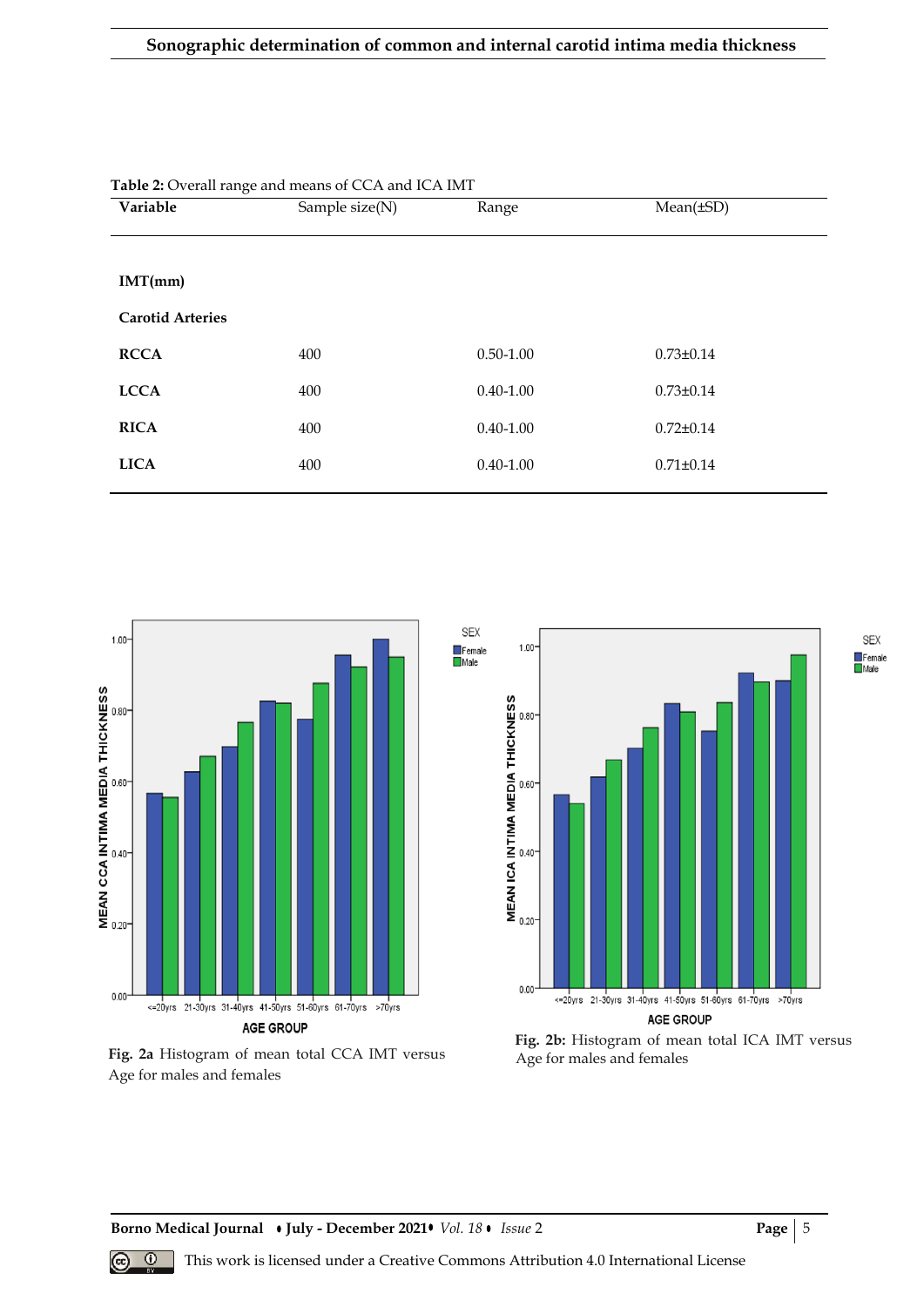| $59.19 \pm 7.90$ | $22.30 \pm 3.68$                                                                                                                          |
|------------------|-------------------------------------------------------------------------------------------------------------------------------------------|
|                  |                                                                                                                                           |
|                  |                                                                                                                                           |
|                  | $22.30 \pm 2.90$                                                                                                                          |
|                  | $23.20 \pm 4.02$                                                                                                                          |
|                  | $24.24 \pm 2.59$                                                                                                                          |
|                  | $23.56 \pm 2.07$                                                                                                                          |
|                  | $23.06 \pm 3.57$                                                                                                                          |
|                  | $21.27 \pm 1.98$                                                                                                                          |
|                  | $20.40 \pm 0.00$                                                                                                                          |
|                  | $63.20 \pm 9.35$<br>$65.34 \pm 12.30$<br>$70.63 \pm 8.45$<br>$63.27 \pm 6.80$<br>$59.76 \pm 4.07$<br>$58.00 \pm 5.18$<br>$55.00 \pm 0.00$ |

**Table 3:** Mean body parameters in each age group

BMI: body mass index. SD: standard deviation.

N: sample population.

## **Table 4:** Mean total IMT verses BMI

| BMI           | <b>Males</b>    |                 | <b>Females</b>  |                 |  |
|---------------|-----------------|-----------------|-----------------|-----------------|--|
|               | CCA(M±SD)       | ICA(M±SD)       | CCA(M±SD)       | ICA(M±SD)       |  |
| Underweight   | $0.73 \pm 0.18$ | $0.72 \pm 0.20$ | $0.52 \pm 0.05$ | $0.58 \pm 0.03$ |  |
| Normal weight | $0.73 \pm 0.13$ | $0.77 \pm 0.13$ | $0.69 \pm 0.13$ | $0.67 \pm 0.13$ |  |
| Over weight   | $0.79 \pm 0.09$ | $0.78 \pm 0.10$ | $0.78 \pm 0.67$ | $0.77 \pm 0.13$ |  |
|               |                 |                 |                 |                 |  |

**Borno Medical Journal • July - December 2021 •** *Vol. 18* **•** *Issue* **2 <b>Page** | 6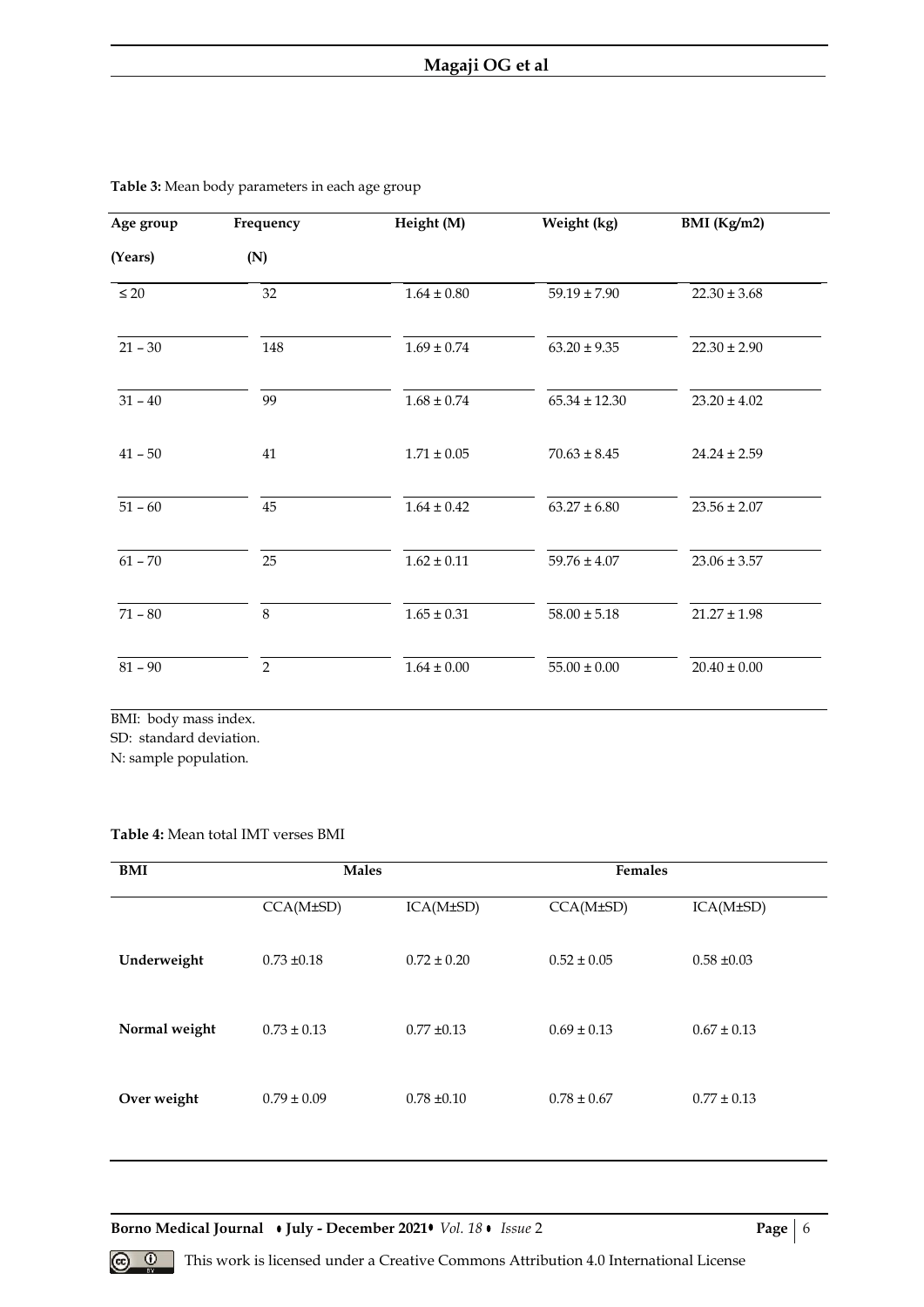#### **Discussion**

Measurement of cerebral blood flow is an important parameter in the diagnosis and follow-up of ischaemic cerebrovascular disease.<sup>9</sup> Several studies have been carried out to determine the normal dimensions of common and internal carotid arteries 10-12 and flow velocities.13,14

None of the previous studies conducted showed the CCA and ICA wall thickness greater than 1.00mm.15-18 Paul et al<sup>19</sup> observed that the CCA wall thickness varied from 0.50 – 1.00mm (mean =0.73mm). In a study by Howard et al<sup>20</sup> the mean wall thickness of the CCA was 0.73mm and they observed that the ICA wall thickness values were more variable, with higher proportions of both large and small wall thickness than in the common carotid. The mean CCA and ICA wall thicknesses obtained in this study were 0.73mm and 0.72mm, respectively and varied between 0.40mm to 1.00mm for both CCA and ICA. This study showed similar findings with that of Paul et al<sup>19</sup> Denarie et al.<sup>13</sup> evaluated the dimensions of normal CCA and ICA in adults and found that IMT on both sides increased significantly with increasing age in both sexes (P<0.001). The present study showed that the IMT of the carotid arteries increased significantly with age. The underlying mechanism of this increase is unknown, but data from animal studies suggest that a chronic increase in local distending pressure can act as a stimulus since other risk factors including high lipoprotein levels, high blood pressure, smoking, diabetes, obesity and sedentary lifestyle have been excluded from the study.<sup>21</sup>

The mean CCA IMT increased from 0.69mm ± 0.13 in the age group of  $18-51$  years to  $0.94$ mm  $\pm 0.01$  in the age group 51-81 years (P<0.001). Also, the mean ICA IMT increased from  $0.69$ mm  $\pm 0.13$  in the age group of 18-50 years to 0.86mm ± 0.10 in the age group 51-81 years (P<0.001) which corroborated with the findings of Denarie et al<sup>12</sup>

The relationship between gender and IMT was also evaluated by previous researchers. Salonen et al<sup>22</sup> has shown that, the wall IMT is thicker in males than females possibly due to difference in their body habitus. Howard et al<sup>20</sup> revealed in their study that males had uniformly higher wall thickness than females. The present study showed that IMT is higher in males than females which agree with the aforementioned studies done elsewhere.

**Conclusion:** The established normal values for the IMT of the CCA and ICA are shown to increase significantly with age and in the overweight population. This will serve as reference values in patients' management and will also add to the pool of existing literature for academic references.

#### **References**

- **1.** Lorenz MW, Markus HS, Bots ML, Rosvall M, Sitzer M. Prediction of clinical cardiovascular events with carotid intima-media thickness: a systematic review and meta-analysis. *Circulation.* 2007; 115:459-67.
- **2.** Stein JH, Korcarz CE, Hurst RT, Lonn E, Kendall CB, Mohler ER, et al. Use of carotid ultrasound to identify subclinical vascular disease and evaluate cardiovascular disease risk: a consensus statement from the American Society of Echocardiography Carotid Intima-Media Thickness Task Force. Endorsed by the society for Vascular Medicine. *J Am Soc Echocardiogr.* 2008; 21:93-111.
- **3.** Muhammad SA, Mubi BM, Adeyomoye AA, Ahmed A. Sonographic Evaluation of Carotid Intima Media Thickness (cIMT) in Adult Diabetic Patients in University of Maiduguri Teaching Hospital, North Eastern Nigeria. *Bo Med J.* 2015; 12(2): 63 - 78.
- **4.** Pastorius CA, Medina-Lezama J, Corrales-Medina F, Bernabé-Ortiz A, Paz-Manrique R, Salinas-Najarro B, et al. Normative values and correlates of carotid artery intima-media thickness and carotid atherosclerosis in Andean-Hispanics: The Prevention Study. *Atherosclerosis.* 2010; 211:499– 505.
- **5.** Bots ML, Evans GW, Tegeler CH, Meijer R. Carotid Intima-media Thickness Measurements: Relations with Atherosclerosis, Risk of Cardiovascular Disease and Application in Randomized Controlled Trials. *Chin Med J (Engl)*. 2016; 129 (2):215-226.
- **6.** Stein JH, Fraizer MC, Aeschlimann SE, Nelson-Worel J, McBride PE, Douglas PS. Vascular age: Integrating carotid intima-media thickness

**Borno Medical Journal • July - December 2021 •** *Vol.* 18 • *Issue* 2 **Page | 7**